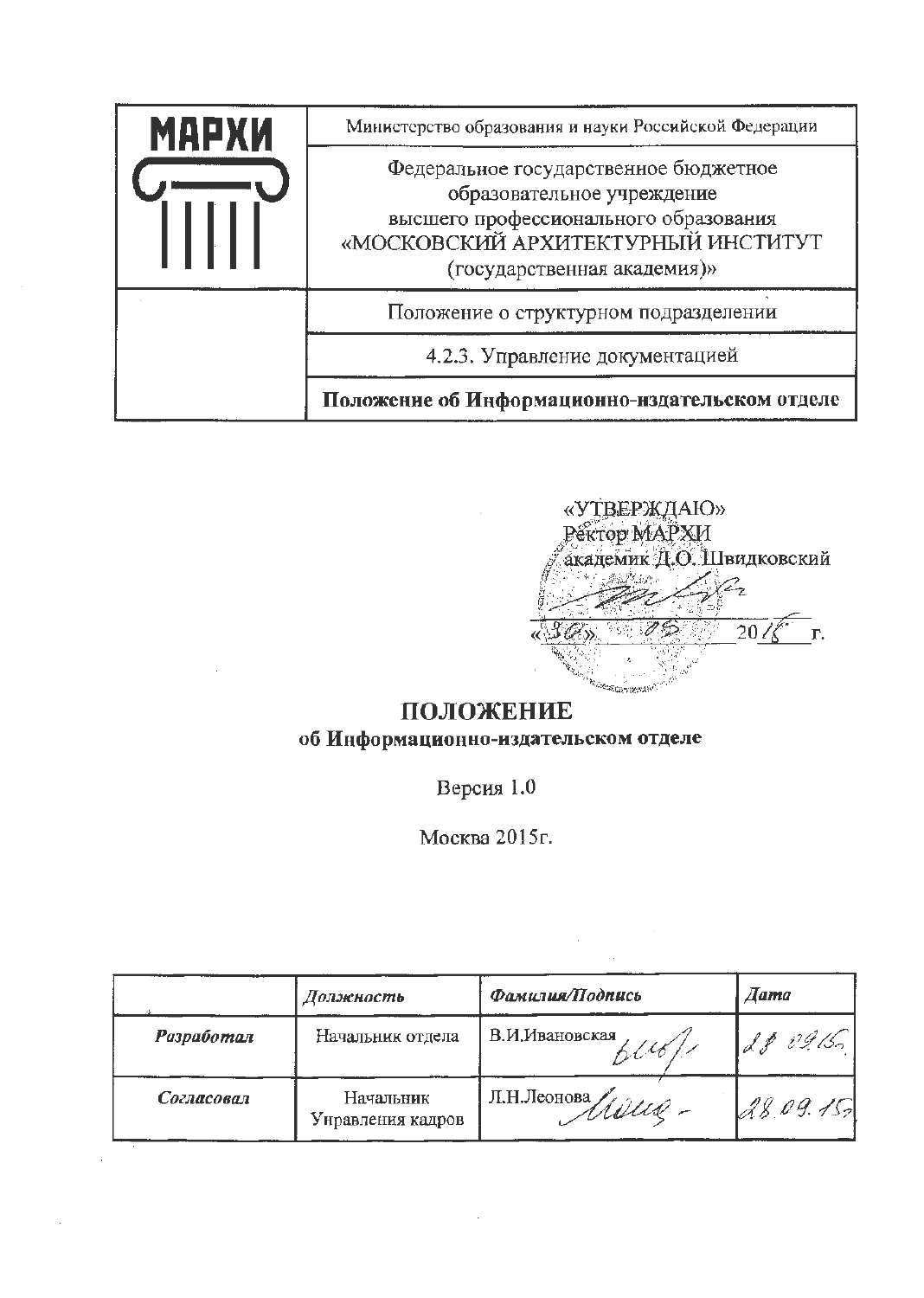#### 1. Общие положения

1.1. Информационно-издательский отдел (далее - НИО) является структурным образовательного подраздедением. федерального государственного бюджетного vчреждения высшего профессионального образования «Московский архитсктурный институт (государственная академия)» (далее MAPXII) административно подчиняется ректору и проректору по научной работе МАРХИ.

1.2. ИИО в своей работе руководствуется действующим законодательством Российской Федерации, Уставом МАРХИ и настоящим Положением, а также иными локальными нормативными актами МАРХИ.

1.3. Руководство деятельностью отдела осуществляет Проректор по научной работе МАРХИ. В рамках обеспечения информационной политики МАРХИ отдел подотчетен Проректору по развитию МАРХИ.

1.4. Непосредственный контроль над работой отдела, организацией планирования, рецензированием, редактированием, подготовкой к выпуску и реализацией изданий, размещением и обновлением информации об образовательном учреждении на официальном сайте www.marhi.ru осуществ.иет Начальник ИИО.

1.5. Координацию ИИО МАРХИ, рассмотрение и утверждение плана деятельности проводит Проректор по научной работе МАРХИ.

1.6. ИИО находится по адресу: 107031. г. Москва, ул. Рождественка, д. 11. корп. 1, стр. 4, каб. 12М.

#### 2. Цели и задачи отдела

2.1. Цели и задачи ИИО формируются в рамках сопровождения научной деятельности, учебного процесса и популяризации деятельности МАРХИ.

2.2. В задачи ИИО входит:

- подготовка к изданию и выпуск учебной, учебно-методической литературы, отвечающей требованию государственного образовательного стандарта;

- издание научной, справочной и другого вида литературы в интересах обеспечения учебного процесса и научно-исследовательских работ в бумажном и или электронном виде:

- организация сбора, систематизация, изучение и обобщение информационных материалов для размещения их в сети Интернет и на официальном сайте МАРХИ;

- создание и координация просктов для размещения в Электронно-библиотечной системе (ЭБС) МАРХИ и/или на шњих технологических платформах;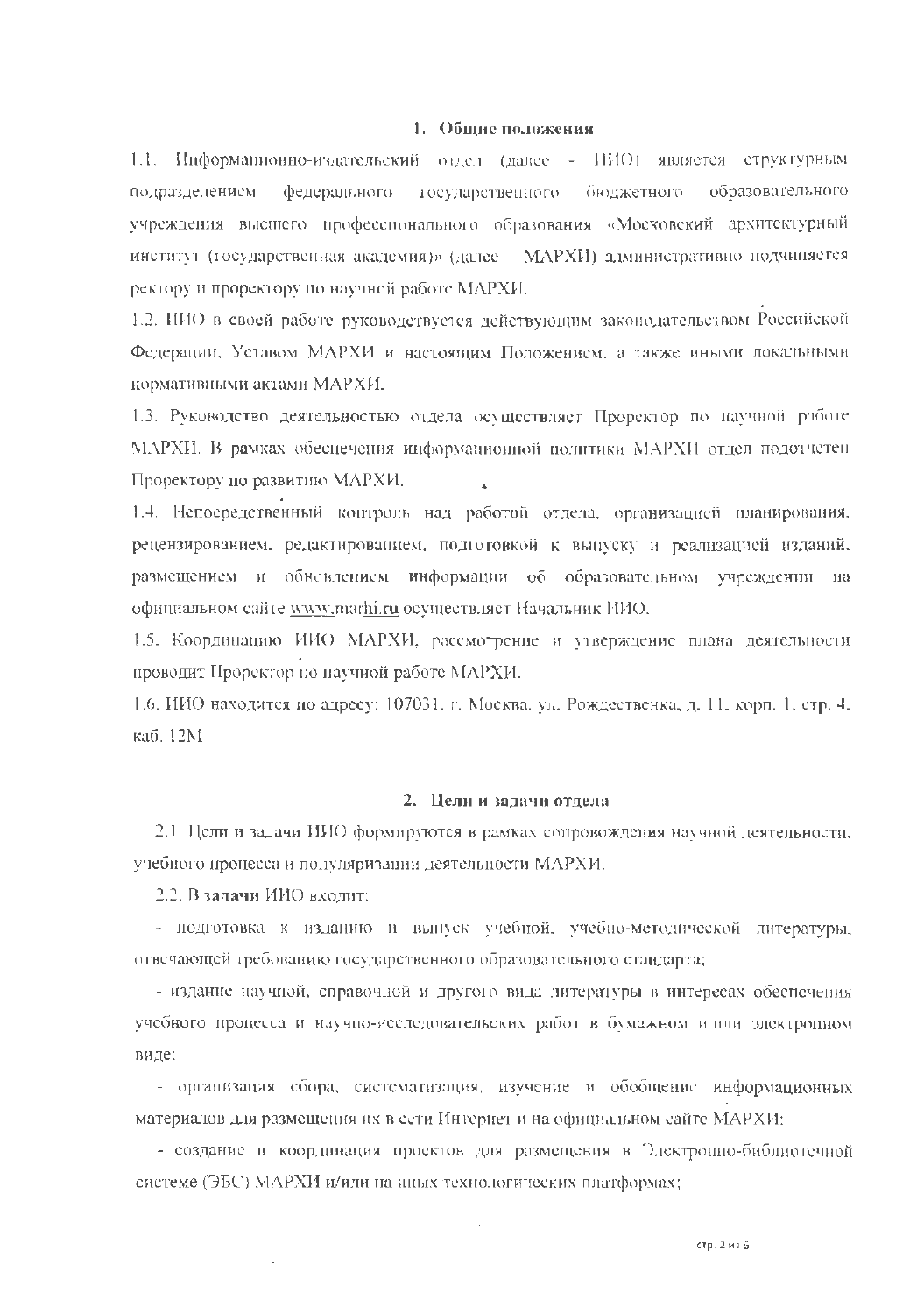- фото- и видеосъемка, интервьюирование для формирования новостных материалов с последующим размещением их на официальном сайтс МАРХИ

- участие в организации любого вида конференций, круглых столов, мастер-классов по поручению руководства МАРХИ, сопровождение иных научных мероприятий;

- подготовка любого справочно-информационного материала;

- подготовка к изданию информационных материалов, каталогов и проспектов по деятельности МАРХИ:

- участие в популяризации достижений отечественной и зарубежной науки и техники, передового опыта, организации их внедрения в рамках деятельности МАРХИ;

- участие в проведенин совещаний, семинаров, лекций, экскурсий, выставок, демонстрации научно-технических фильмов в рамках научной деятельности МАРХИ.

2.3. Отдел выполняет следующие функции:

- издает занланированные рукописи;

- выполняет отдельные элементы редакционно-издательского цикла: редактирование, корректирование, изготовление оригинал-макетов, тиражирование и т.д.;

- совместно с Научно-методическим Советом следит за качеством содержания издаваемой литературы;

- определяет технологию редакционно-издательского процесса и условия размещения в  $\Theta$ <sub>5</sub>C:

- организовывает встречи и конференции в рамках научной деятельности МАРХИ;

- осуществляет связь с общественными организациями в рамках своей служебной деятельности;

- осуществляет связь с информационными агентствами в рамках популяризапии деятельности МАРХИ.

#### 3. Права и обязанности

3.1. Информационно-издательский отдел имеет право:

- разрабатывать информационные материалы по научной, учебной и издательской деятельности для внутривузовского использования и в целях популяризации деятельности МАРХИ;

- направлять авторские материалы на дополнительное рецензирование;

- отклонять представленные к изданию материалы в случае их несоответствия требованиям, предъявляемым ИИО;

- определять разработчиков оригинал-макета, редакторов и корректоров для подготовки рукописи к печати;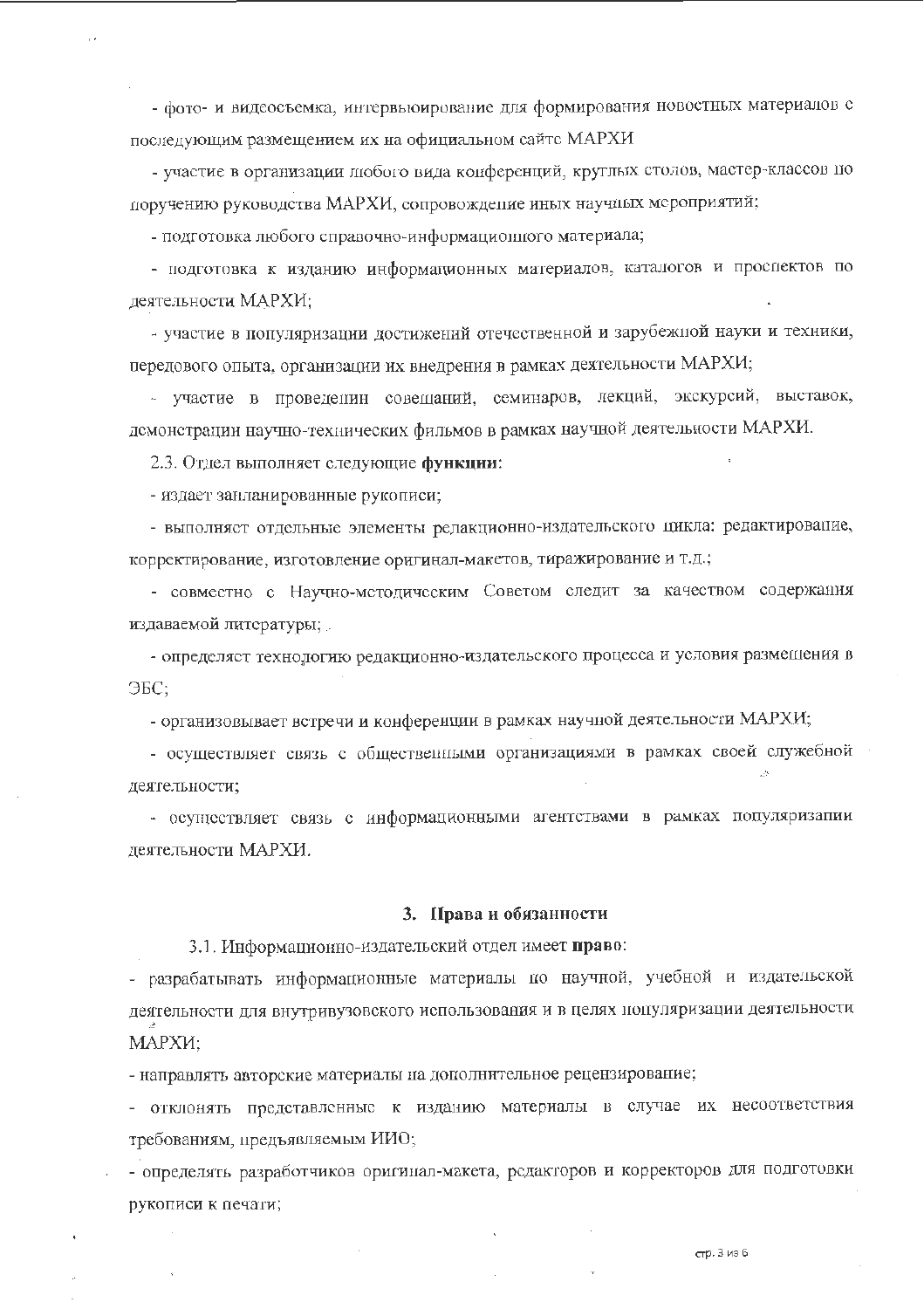- впосить предложения о выборе типографии для выполнения заказов;

- реализовать выпущенную литературу через третьих лиц путем заключения с последними соответствующего гражданско-правового договора и в соответствии с действующим законодательством РФ;

- быть представителем МАРХИ с внутренними и внешними структурами и частными лицами, оформлять договора на выполнение работ в соответствии с функциями ИИО;

- формировать временные творческие коллективы (в том числе с привлечением сотрудников других организаций и учреждений) и подавать заявки на гранты, связанные с издательской деятельностью:

- вносить предложения по улучшению и совершенствованию издательской деятельности ИИО:

- впосить предложения по подбору и расстановке кадров, в соответствии с запросами отдела;

- вносить предложения по впутренней организации, оборудовании и работе отдела;

- запрашивать необходимые материалы и оборудование для успешной работы отдела;

- запрашивать необходимую информацию для своевременного информационного оповещения сотрудников и недагогов МАРХИ;

требовать от начальников всех структурных подразделений своевременного предоставления документов и материалов, необходимых для работы отдела;

### 4. Ответственность. Связи

4.1. Работу ИИО организует его Начальник. Начальник назначается и освобождается от занимаемой должности Приказом Ректора МАРХИ по представлению Проректора по научной работе МАРХИ.

4.2. Начальник ИИО является членом Научно-методического Совета МАРХИ.

4.3. Начальник ИИО планируст и координирует работу отдела, обеспечивает выполнение основных задач и функций отдела.

4.4. Информационно-издательский отдел взаимодействует с факультетами, кафедрами, библиотекой, учебным отделом, бухгалтерией и другими подразделениями МАРХИ, сторонними организациями и учреждениями.

4.5. Проект циана деятельности ИИО выносится на рассмотрение Прорсктора МАРХИ по научной работе.

4.6. ИИО взаимодействует с УЭФ по вопросам планирования и организации финансовой деятельности, составления штатного расписания и обеснечения эффективного использования материальных и финацеовых ресурсов.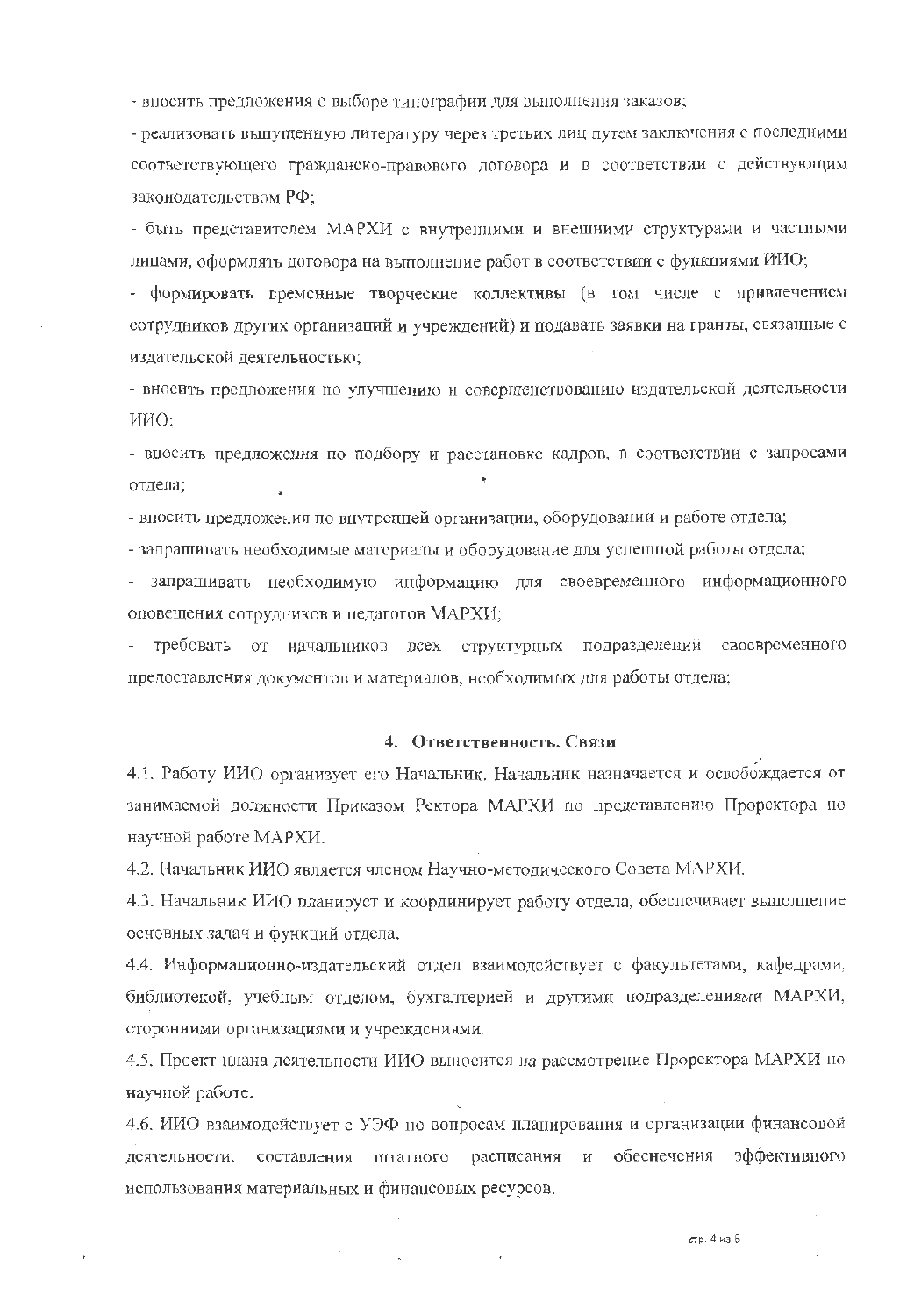4.7. Бухгалтерский и налоговый учет деятельности ИИО, как подразделения, входящего в структуру МАРХИ и не наделенного правами юридического лица, ведет Бухгалтерия МАРХИ в порядке, установленном действующим законодательством РФ.

# 5. Имущественные и финансовые отношения

5.1. Программно-технические средства, используемые ИИО для работы, являются частью имущественного комплекса МАРХИ. Рещение о наделении ИИО тем или иным имуществом принимается органами управления МАРХИ в соответствии с их компетенцией.

5.2. Денежные средства, необходимые для работы отдела, выделяются в соответствин со сметой расходов из централизованного бюджетного и/или внебюджетного фондов.

Положение о структурном подразделении составил:

<u>1 and exp. un algebra</u><br>(должность руководителя структурного подразделения)

 $\overline{A}$ 

 $Bll6$ /  $x$  24 x 08 2015.